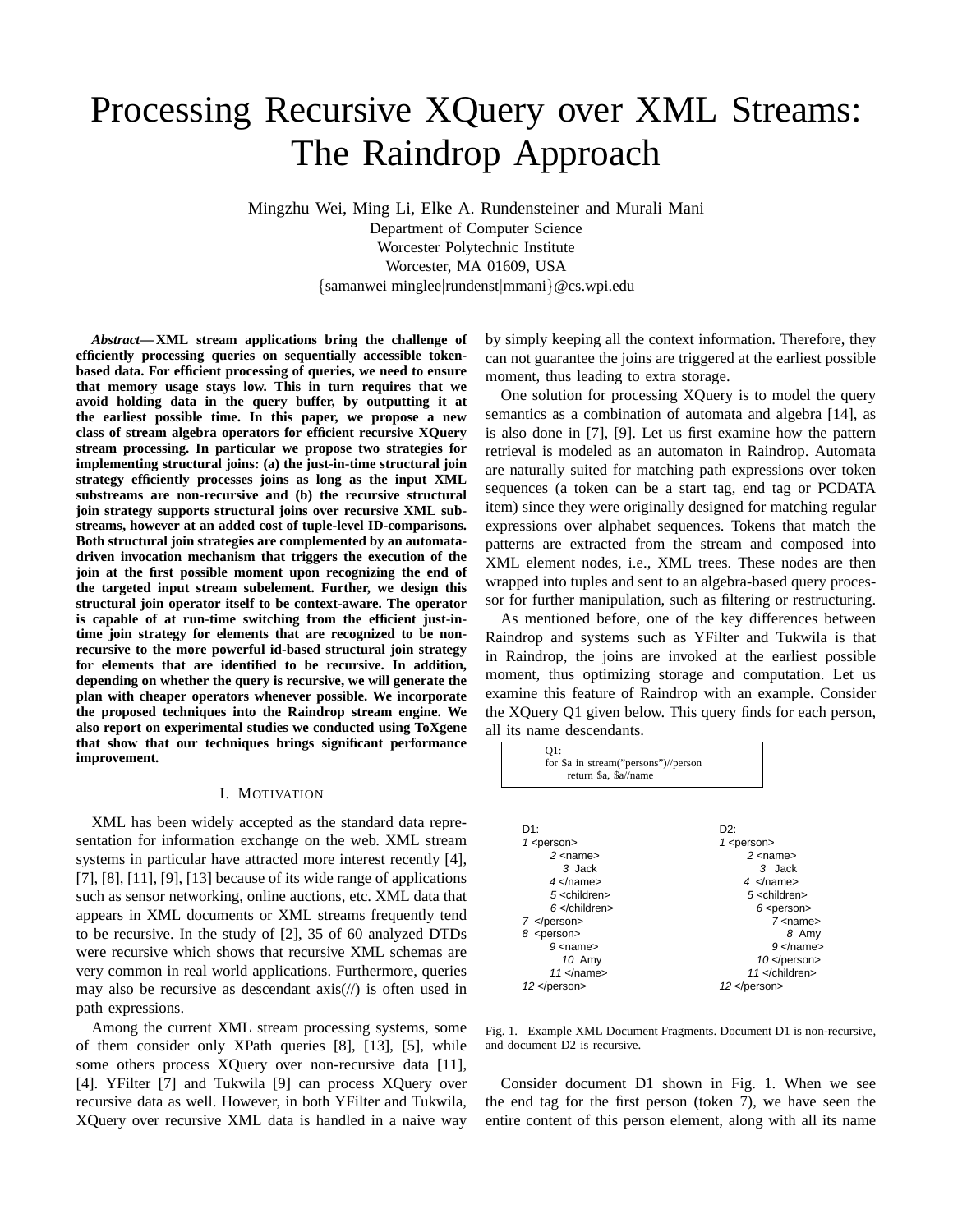descendants. Now we can "join" and output the person and all the name elements collected so far; then the buffer for storing person and name elements can be purged. We call this the justin-time structural join [14]. This just-in-time structural join can be used when we see the end token of the second person element (token 12) as well.

The just-in-time structural join mentioned above performs simple cartesian product on person and name elements collected. However this simple cartesian product will not work when the data is recursive. For instance, consider document D2. Here the second person element (tokens 6 - 10) is a descendant of the first person element (tokens 1 - 12), we call such XML data as recursive. Note that the second name element (tokens 7 - 9) combines with both the person elements. Also the first person element and its descendant name elements need to be output before the second person element and its descendant name elements, based on the order restrictions imposed by XQuery. After the end tag of the first person element (token 12), we can join the two person elements with the "appropriate" name elements, and output the results. Now the two person elements and the two name elements can be purged.

Since memory and CPU cost are both critical issues in XML stream processing, our goal is to optimize the storage and computation performance for handling XQuery, including recursive queries over XML streams. In this paper, we consider only recursive DTDs. If the schema is not recursive, it would be much easier to process recursive queries as we have studied in our previous work [14]. To process recursive queries combined with recursive schema, we have to tackle the following questions:

1. What should we do with the automata and algebra plan? Since our automata can retrieve patterns with descendant axis, it need not be changed. The intuitive idea is to change the algebra operators to let them cope with the recursive data.

2. How can we process recursive queries while keeping both the memory and computation cost as low as possible? Our goal is to make Raindrop process recursive query on recursive data as well as recursion-free data while keeping the cost minimal. **Our Approach**

Our solution to deal with recursive XQuery includes the following:

(a) For recursive queries, we keep the ID information and level information to determine ancestor-descendant and parentchild relationships.

(b) To process recursive XQuery, we have to use recursive structural join which is essentially ID-based structural join, this is more expensive both in memory and computation. To save the memory and computation, we want to switch to cheaper just-in-time structural join as soon as we know that the XML data fragment is non-recursive. Thus we design this structural join operator itself to be context-aware. This operator is capable of at run-time switching from the efficient just-in-time join strategy for elements that are recognized to be non-recursive to the more powerful recursive structural join strategy for elements that are identified to be recursive.

Our contributions include:

- 1) We propose a new class of stream algebra operators for efficient recursive XQuery stream processing. We discuss the details in Section III.
- 2) We propose a context-aware structural join which switches from the efficient just-in-time join strategy for elements that are recognized to be non-recursive to the more powerful id-based structural join strategy for recursive elements at run-time.
- 3) We have two modes for each operator: the cheaper recursion-free mode and the more expensive recursive mode. Our plan generation examines the query, and uses the cheaper recursion-free mode operators whenever possible.
- 4) Our experiments illustrate that our invocation of the structural join at the earliest possible moment, our context-aware structural join and our clever plan generation bring significant performance benefits over other approaches.

## II. BACKGROUND

Raindrop uses automata-based model for pattern retrieval on tokens and uses algebra plan, which consists of algebra operators to do operations on sets of tuples. The query processing in Raindrop can be decomposed into two phases. In the first phase, tokens are processed by an extended automata engine for pattern retrieval. When the tokens are scanned and recognized, they are passed to algebra operators. In the second phase, these algebra operators create objects from these tokens, organize them into tuples, and perform further operations on these tuples.

## *A. Retrieving Patterns Using Automata*

Our automaton is based on a non-deterministic finite machine (NFA). It encodes the path expressions present in the query. For instance, the automaton corresponding to Query Q1 is shown in Fig. 2. Here states s2 and s4 are final states, corresponding to the two path expressions in Q1.



(a) Automata corresponding to query Q1



(b) Stack as D1 is being processed

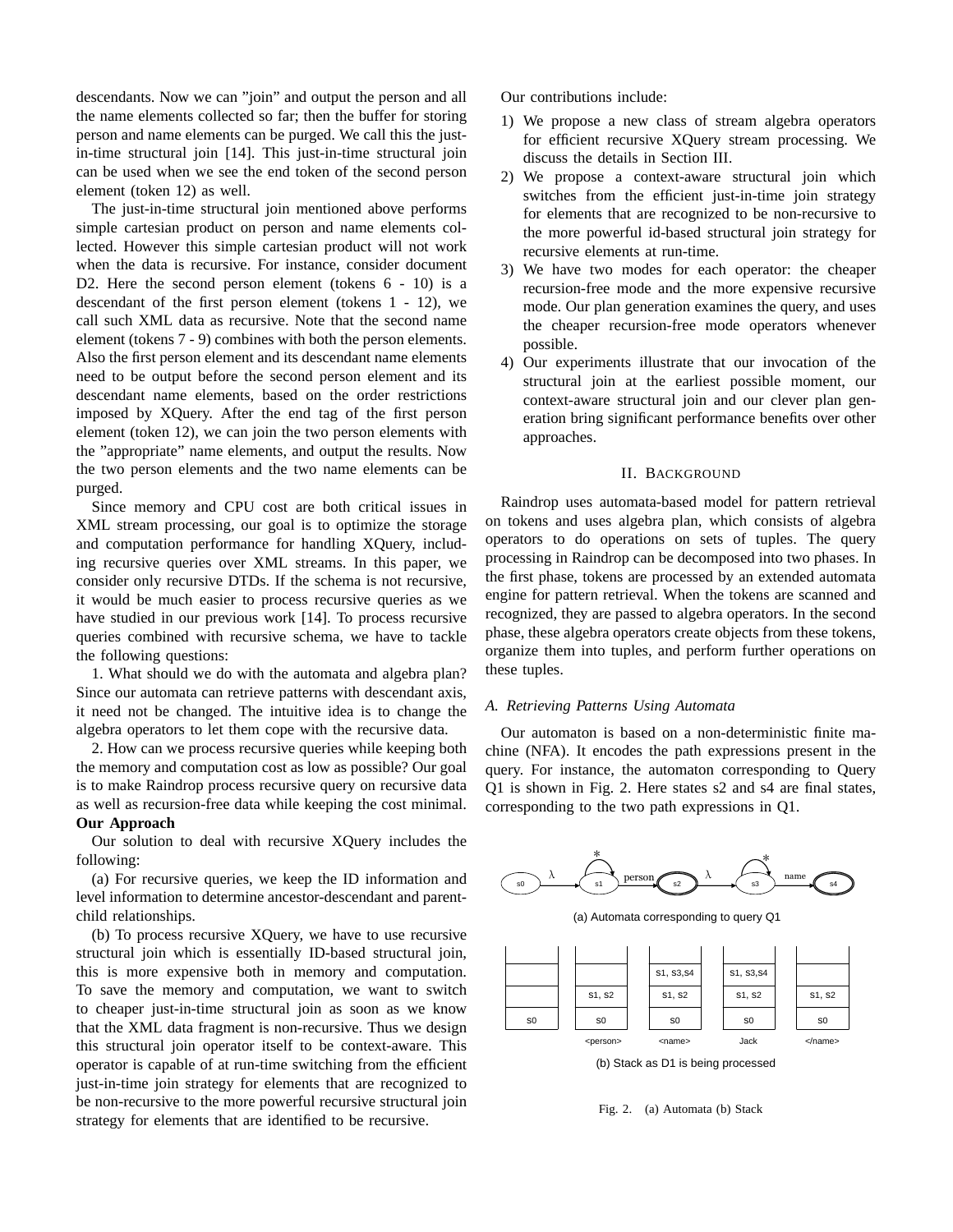Our automata is augmented with a stack, which keeps track of the context of the tokens. Given a stream of tokens (the XML data), our automaton works as follows. Each final state in the automaton marks the end of a path expression. Given a current set of states  $S$  at the stack top, if the next token is a start tag, consider all the states to which any of the states in S can transit to for this token. These will form the new set of states, which are pushed on to the stack. If no state in S can transit to any state for the next token, then an empty set is pushed on to the stack. If the next token is an end tag, the current stack top is popped. The stack is then restored to the status before the matching start tag has been encountered. If the next token is a PCDATA item, this token is skipped.

Let us examine how patterns in document D1 in Fig. 1 are retrieved using the above automaton. Before the first token is seen, we have  $\{s0\}$  in the stack. When we see the start tag of person (token 1), we push  $\{s1, s2\}$  onto the stack. s2 is a final state; therefore, we have identified a pattern specified in the query Q1. In this case, the corresponding algebra operators are invoked, as will be discussed in the next subsection.

Now, we see the start tag of name (token 2). We push {s1, s3, s4} onto the stack. s4 is again a final state, and the corresponding algebra operators will be invoked. The next token (token 3) is a PCDATA item, in which case no action is taken. Then we see the end tag of name (token 4), now we pop the top of the stack. Any corresponding algebra operators associated with s4 for the end tag of name will also be invoked. This process continues, and we identify all the patterns.

#### *B. Algebra plan*

For any query, Raindrop generates an algebra plan that composes the tokens into tuples, and performs further operations on these tuples [14]. The algebra operators that are relevant to this paper are: Navigate, ExtractUnnest, ExtractNest and StructuralJoin operators. The description of each operator is shown in Fig.4. These algebra operators are invoked by the final states in the automaton. The algebra plan for query Q1 is shown in Fig. 3.

 $Navigate_{path \to \$col}$  is invoked when an element that matches *path* is identified by the automaton. This operator keeps track of the start and end of this element. It also notifies these events to its downstream Extract operators. For instance, op1 keeps track of the start and end tag of person elements, and notifies the Extract operator, op4 about these events.  $ExtractUnnest_{\$col}$ , when it is notified about the start tag from its upstream Navigate operator, starts collecting the tokens till it is notified about the end tag from its upstream Navigate operator. For instance, op4 will form one tuple for each person element.  $ExtractNest_{\$col}$  is similar to  $ExtractUnnest<sub>Scol</sub>$ , except that it groups all the  $Scol$  into one tuple. For instance, op3 forms one tuple consisting of all the descendant name elements of a person.  $StructuralJoin_{\text{scol}}$  is invoked when an end tag of \$col token is encountered by the "corresponding" Navigate operator. It combines (by performing cartesian product) the tuples from its branch operators. For instance, op5 is invoked whenever the end tag of person is seen by  $op1$ . It combines the person tuple from  $op4$  and the set of names grouped into one tuple from  $op3$ , and outputs this result.



Fig. 3. Algebra plan corresponding to query Q1

| Algebra Operator                   | <b>Description</b>                                                                    |
|------------------------------------|---------------------------------------------------------------------------------------|
| Navigate <sub>path-&gt;\$Col</sub> | Matching path, label the start and end<br>of XML element \$Col                        |
| ExtractUnnest <sub>scol</sub>      | Compose the tokens into tuples                                                        |
| ExtractNest <sub>Scol</sub>        | Collect the tokens and creates one tuple<br>for the whole collection                  |
| Structural Join <sub>scol</sub>    | Merge the output of the branch<br>operators by performing simple<br>cartesian product |

Fig. 4. Algebra operators in Raindrop

# *C. Plan Execution*

Let us examine how Raindrop combines the automata and the algebra plan to execute a query and obtain the results. Consider again, query Q1 executed on document D1. When the start tag of person (token 1) is seen, we push  $\{s1, s2\}$  onto the stack; s2 is a final state, therefore it invokes the operators associated with it – *op*1. The operator *op*1 in turn informs *op*4 and op4 starts collecting the tokens into a tuple. When the start tag of name (token 2) is seen, the states  $\{s1, s3, s4\}$  are pushed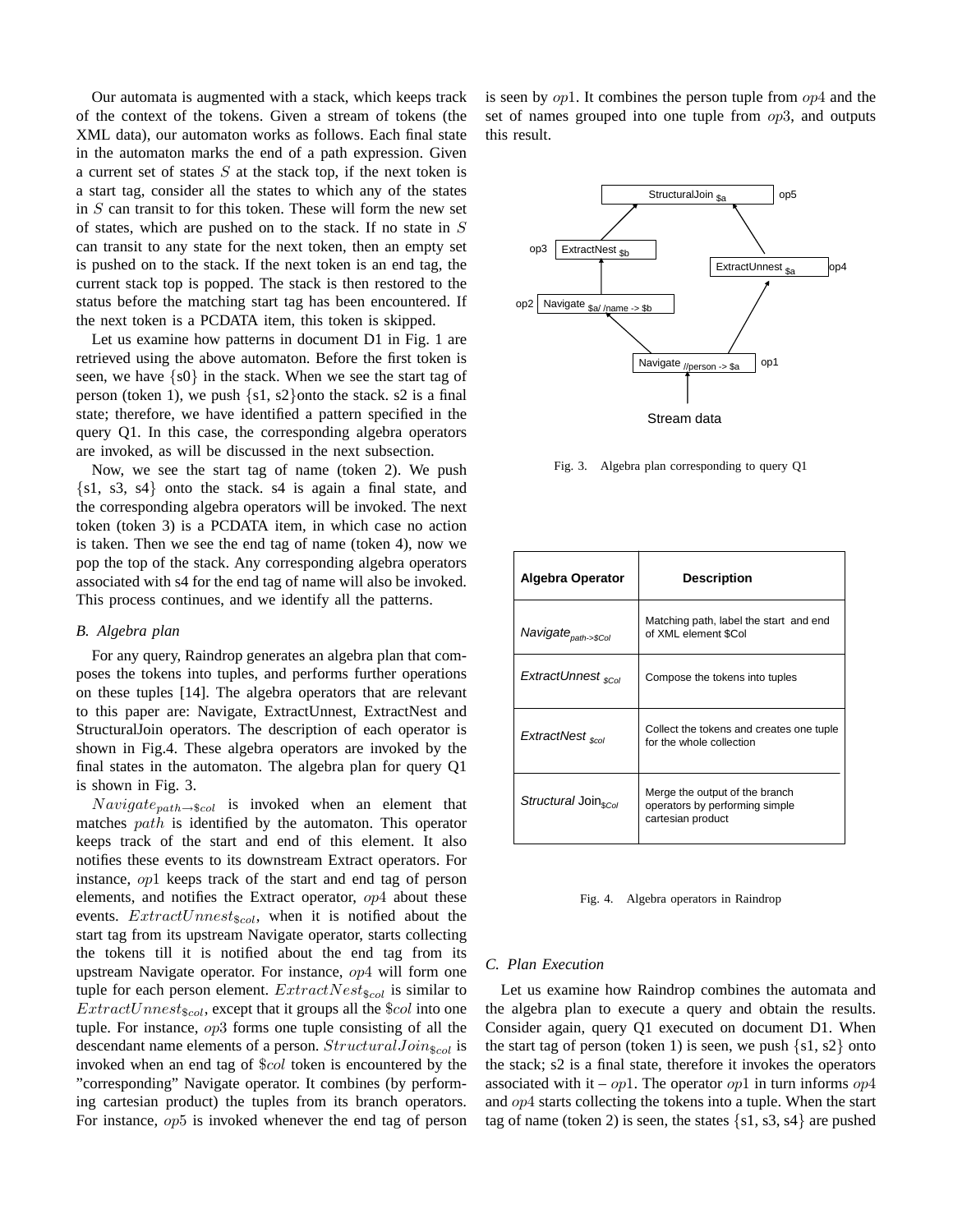| Query recursive |                | Query not recur- |
|-----------------|----------------|------------------|
|                 |                | sive             |
| Data            | Can't process  | Generate correct |
| recursive       |                | output           |
| Data<br>not     | Generate       | Generate correct |
| recursive       | correct output | output           |
|                 | TARI E I       |                  |

THE TECHNIQUES IN SECTION II CANNOT PROCESS RECURSIVE QUERIES ON RECURSIVE DATA

onto the stack.  $s4$  is a final state; it invokes operator  $op2$ , which in turn invokes op3. op3 now starts collecting tokens.

When the end tag of name (token 4) is seen, we pop  $\{s1,$ s3, s4} from the stack. s4 is a final state, it invokes  $op2$ ,  $op2$ informs op3 to stop collecting tokens. When the end tag of person (token 7) is seen, we pop  $\{s1, s2\}$  from the stack.  $s2$  is a final state, it invokes  $op1$ , which informs  $op4$  to stop collecting tokens. After this  $op1$  invokes  $op5$ , which performs the join over the branch operators. In this case, there is one tuple from  $op3$  and one tuple from  $op4$  which are combined, and then output. Also the output buffers of op3 and op4 are cleared. The same process is continued for the second person element also. Note two features (a) the invocation of the structural join is done at the earliest possible time, thus ensuring buffers are cleaned up early (b) this structural join does a simple cartesian product, without any comparisons.

## *D. Issues for Recursive XML Data*

The techniques mentioned in this section cannot be used for recursive XML data. Table I shows the cases that can be handled using the above techniques.

The techniques in this Section cannot process recursive queries on recursive data due to various reasons. For nonrecursive data, the navigate operator invokes the structural join whenever the corresponding end tag is encountered. This does not work for recursive XML data, such as document D2. When we see the end tag of the second person (token 10), we have not seen the first person entirely. But the first person needs to be output before the second person according to the XQuery semantics. This means the Navigate operator will invoke the structural join only when the end tags for all the persons have been seen (that is, token 12 is seen).

Also for non-recursive data, the ExtractNest operator performs the grouping. This was possible because for D1 because any name element will join with at most one person element. This need not be true for recursive data; for instance, the second name element (tokens 7 - 9) joins with both the person elements. Therefore one solution, as what we will pursue in Raindrop, is that the ExtractNest does not peform the grouping; in stead the grouping is performed by the downstream structural join.

The structural join for non-recursive data did simple cartesian product of all its input branch operators. However, for recursive data such as D2, we have two person elements extracted by *op*4, and two name elements extracted by *op*3. We have to check the ancestor-descendant (or parent-child) relationships between these person and name elements. This requires additional information to be associated with the elements.

Note that the problems mentioned above happen when the query and the data are both recursive. In the next section, we will examine how Raindrop executes recursive queries over recursive data.

# III. RECURSIVE-MODE OPERATORS

In this section, we will adapt the Raindrop operators so that they can process recursive queries over recursive data as well. We will first examine how we will associate additional information with each element. We will then investigate how each of the four algebra operators mentioned in Section II are modified to handle recursive data.

## *A. Associating IDs with elements*

Each element is associated with a triple (startID, endID, level). Here, the startID of an element is given by the tokenID of the corresponding start tag, and its endID is given by the tokenID of the corresponding end tag. For instance, the startID of the first name element in D2 is 2, and the endID of this element is 4. The level of an element is the length of the path from the root to this element. For instance the level of the first name element is 1. This numbering scheme is similar to the DFS traversal numbering, as is also used in several other works [10].

Given two elements, and their corresponding triples, we can determine ancestor-descendant and parent-child relationships. For instance, consider the first person element in D2 whose triple is (1, 12, 0), and the first name element in D2 whose triple is (2, 4, 1). We can determine that the first name element is a descendant (also a child) of this person element.

#### *B. Features of Recursive Navigate operators*

The recursive Navigate operator functions differently from the non-recursive Navigate in several ways. First, the recursive Navigate operator keeps track of the triple for each corresponding element. These triples are kept in the order they arrive, which is the startID of the corresponding elements. For instance, consider document D2, and op1 in Fig. 3. Corresponding to the two person elements,  $op1$  will keep the following two triples:  $\lt$  (1, 12, 0), (6, 10, 2) >.

Secondly, the non-recursive Navigate operator will call its structural join operator, whenever the end tag of the corresponding element is seen. But the recursive Navigate operator will call its structural join operator only when all the triples in this Navigate operator are complete, which means that we have seen the entire data for every one of these elements. For instance, when we see the end tag of the second person (token 10), op1 will have the following two triples:  $<$  (1,  $_{-}$ , 0), (6, 10, 2)  $>$ ; note that the first person element is not complete. Therefore op5 is not invoked. When the end tag of the first person (token 12) is seen,  $op1$  will have the following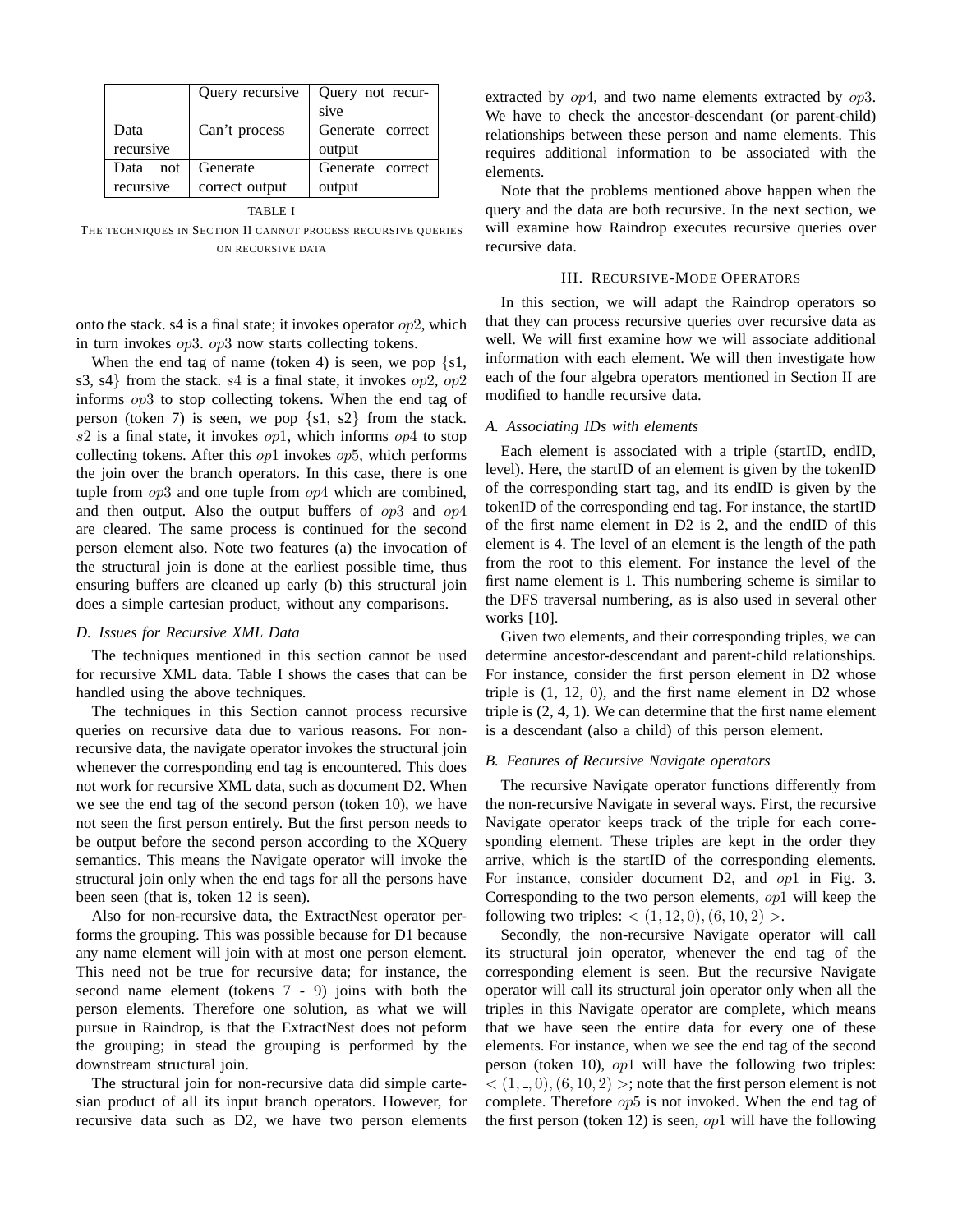two triples:  $\lt (1, 12, 0), (6, 10, 2)$ . Both the person elements are complete, and therefore op5 will be invoked now.

Thirdly, the recursive Navigate operator needs to pass the triple information to the structural join in the order in which they are kept. Let us examine why the Navigate needs to pass this triple information by looking at an example query Q2.

> Q2: for \$a in stream("persons")//person return \$a//Mothername, \$a//name

The algebraic plan for Q2 is similar to that shown in Fig. 3, except that  $op4$  is now replaced by a Navigate and ExtractNest operators that extract the Mothernames for each person. Now the structural join when it receives the Mothernames and names for multiple person elements, it needs to know the person triples for determining which Mothernames and names join with which persons.

## *C. Features of Recursive ExtractUnnest operators*

The non-recursive ExtractUnnest operator blindly extracts the tokens when invoked by the upstream Navigate operator, forms tuples from these tokens, and passes these tuples to its downstream Structural Join operator. The recursive ExtractUnnest operator, in addition to extracting the tokens into tuples, also adds the (startID, endID, level) information for every element to its corresponding tuple. For instance, consider query Q3 below.



The plan for Q3 will look similar to the plan in Fig. 3, except that op4 is replaced by  $ExtractUnnest_{\$b}$ . Now consider the two tuples corresponding to the two name elements in document D2 formed by op4. With the tuple for the first name element,  $op4$  will add  $(2, 4, 1)$ , and with the tuple for the second name element,  $op4$  will add (7, 9, 3). This information will be used by  $op5$  while performing the structural join.

#### *D. Features of Recursive ExtractNest operators*

The non-recursive ExtractNest operator groups all the tokens it has collected into one tuple. However, for recursive data D2, this is not feasible as the ExtractNest operator  $op3$ stores the information only regarding the name elements. But the first name element (tokens 2 - 4) does not join with the second person element (6 - 10), and the second name element (tokens 7 - 9) joins with both the person elements. Therefore instead of op3 performing the grouping, Raindrop will move the grouping operation to the downstream structural join,  $op5$ in this case.

The recursive ExtractNest in Raindrop is therefore similar to ExtractUnnest, that is it extracts tokens into tuples, adds the (startID, endID, level) information for every element to its corresponding tuple, and passes this information to the downstream structural join operator, which will perform the grouping, as will be mentioned below.

#### *E. Features of Recursive StructuralJoin operators*

As compared to the non-recursive StructuralJoin operator, the recursive StructuralJoin operator has to perform additional operations, including (a) ID-based comparison among its branch operators, and (b) grouping when its upstream operator is an ExtractNest operator. In this section, we will examine how the structural join is invoked, and its features.

*1) Invoking Mechanism of Recursive Structural Join:* For non-recursive data,  $Structural join_{\$person}$  (op5) in Fig. 3 is invoked whenever the end tag of \$person is encountered. Such invoking mechanism brings problems when processing recursive data.

For example, when we process the data shown in document D<sub>2</sub> in Figure<sub>1</sub>, the end tag of the second person (token 10) is encountered first which invokes op5. This structural join generates the output tuple composed of the second person element (tokens 6- 10) and the second name element (tokens 7 - 9). Then this person element and name element will be cleaned because they have been output by op5. When the end tag of the first person element (token 12) is encountered, op5 is invoked again. This time, the first person element (tokens 1 - 12) cannot join with the second name element because this name element has been deleted from the buffer. This happens for recursive data, because one name element can be descendant of multiple ancestor person elements. We do not want to delete the data which we will use later.

A second problem of this invoking mechanism is that the output does not conform to the stream order because the second person element is output first. To address this, suppose we have two person elements, one of which is a descendant of the other element, then we need to keep the data and invoke op5 only after the end of the outermost person element. Then we can guarantee that (a) we will not lose any data that will be needed later, and (b) the data is output in the correct order.

Now the question we face is how can we know that the end of the outermost person element has been reached? The structural join operator is invoked by the corresponding Navigate operator. In Raindrop, the Navigate operator will check whether the endID of all its triples have been filled. Only then it will invoke the structural join. For instance,  $op1$ will invoke *op*5 only after seeing token 12. This ensures that the end of the outermost person element has been reached.

*2) Algorithm for Recursive Structural Join:* Consider  $StructuralJoin_{\text{scol}}$ ; let its branch operators be  $B = \{bop_1, bop_2, \ldots, bop_n\}$ . The algorithm for the recursive structural join is given below.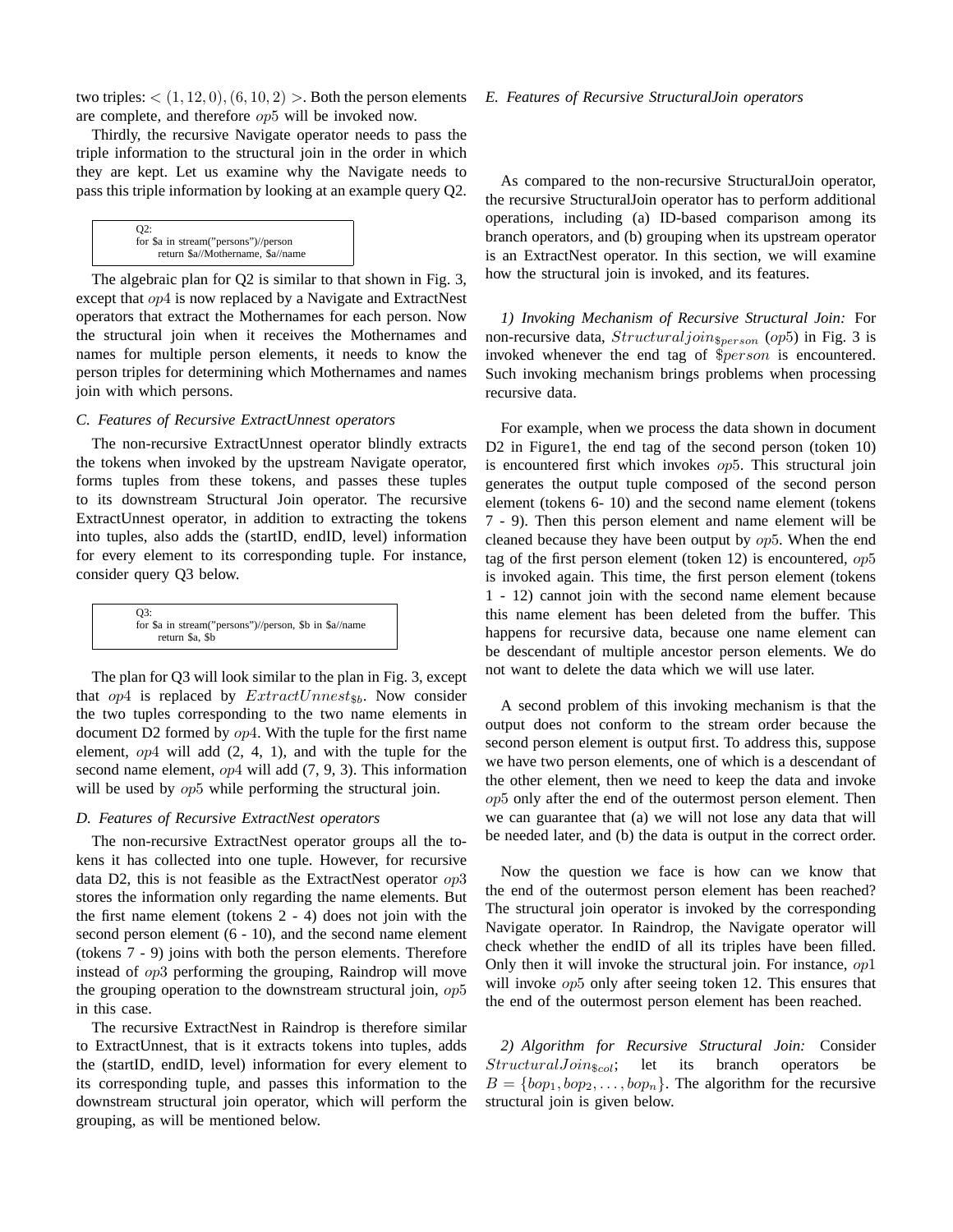| 01 | for each triple t in $Navigate_{path \rightarrow$ Scol                         |
|----|--------------------------------------------------------------------------------|
| 02 | for each branch operator $bop_i$                                               |
| 03 | if $bop_i$ is $ExtractUnnest_{Scol}$                                           |
| 04 | for each element $e$ in the output buffer of $bop_i$                           |
| 05 | if t.startId = e.startId                                                       |
| 06 | add e to output list $o_i$ ;                                                   |
| 07 | else if branch operator contains //                                            |
| 08 | for each element $e$ in the output buffer of $bop_i$                           |
| 09 | if $t.startId \leq e.startId$ and $t.endId \geq e.endId$                       |
| 10 | add e to output list $o_i$ ;                                                   |
| 11 | else if branch operator does not contains //                                   |
| 12 | for each element $e$ in the output buffer of $bop_i$                           |
| 13 | if t.startId $\lt$ e.startId and t.endId $>$ e.endId                           |
|    | and $e_{.}level = t_{.}level + 1$                                              |
| 14 | add e to output list $o_i$ ;                                                   |
| 15 | if bop <sub>i</sub> is $ExtractNest_{Scol1}$                                   |
| 16 | group $o_i$ to form one tuple;                                                 |
| 17 | perform cartesian product $O_t = \{o_1 \times o_2 \times \ldots \times o_n\};$ |
|    | // $O_t$ is the result for the current triple.                                 |
| 18 | add the tuples in $O_t$ to the output;                                         |
|    |                                                                                |

The structural join is invoked by its corresponding Navigate operator. This Navigate operator has one or more complete triples at this point. The structural join iterates over this set of triples (line  $01 - 18$ ). For each triple t, it goes through all the elements in every one of its branch operators (line  $02 - 16$ ). If the branch operator  $bop_i$  extracts the same element as the navigate, simply find the element corresponding to this triple  $t$ by performing ID comparison, and add it to the output list  $o_i$ for operator  $bop_i$  (line 03 – 06). Otherwise, we check whether  $bop_i$  contains // in its corresponding path expression. If it contains //, it means we need to determine ancestor-descendant relationship between  $t$  and every element  $e$  in the output buffer of  $bop_i$  by performing ID comparison. The descendants will be added to the output list  $o_i$  (line 08 – 10). If  $bop_i$  does not contain //, it means we need to determine parent-child relationship between  $t$  and every element  $e$  in the output buffer of  $bop_i$ . The children of t will be added to the output list  $o_i$ (line 12 – 14).

After the above ID comparison,  $o_i$  contains the set of elements corresponding to the current triple, for this branch operator. Now for the ExtractNest operators among the branch operators, we need to group all the elements in  $o_i$  to form one tuple (line  $15 - 16$ ). Now, we have obtained the set of elements corresponding to the current triple. We can simply perform the cartesian product of these  $o_i$ 's and this generates the output for the current triple  $t$ . We continue to iterate over the remaining triples. After we have iterated over all the triples, the output buffers of all the branch operators are purged. Observe that the output tuples generated by the structural join are in the correct order; also the data is cleaned at the earliest possible time.

#### IV. FURTHER OPTIMIZATION

## *A. Context-aware Structural Join operators*

As discussed before, recursive structural join needs to perform ID comparison and thus is more expensive than the justin-time structural join which only performs cartesian product. To reduce the cost of the overall plan, we want to use the cheap structural join whenever possible.

We can determine whether the current data fragment is recursive or not by checking the number of triples passed to the structural join from the Navigate operator. If there is only one triple buffered in the Navigate operator, it implies that the current element is not recursive. In this case, structural join will execute the just-in-time structural join which has no ID comparison and thus is faster. If there are more than one triple stored in the Navigate operator, we have to perform recursive structural join. We incorporate this execution approach as a new type of structural join, which we call *context-aware structural join*. Context-aware structural join is capable of at run-time switching from the efficient just-in-time join strategy for elements that are recognized to be non-recursive to the more powerful id-based structural join strategy for elements that are identified to be recursive. The execution process of context-aware structural join is shown in Fig. 5.



Fig. 5. Execution Process of Context-aware Structural Join

From the figure, see that when an appropriate end tag is recognized by the automaton, it informs the Navigate operator. This Navigate operator in turn invokes the context-aware structural join operator, if all the triples in the Navigate operator are filled. The context-aware structural join first checks whether this data fragment is recursive or not, by checking whether there are multiple triples in the Navigate operator. This is shown as the Context Check step in Fig. 5. If the data is not recursive, then the just-in-time structural join strategy is called; otherwise, the recursive structural join strategy is called. These results are then output, and the joined tuples are purged.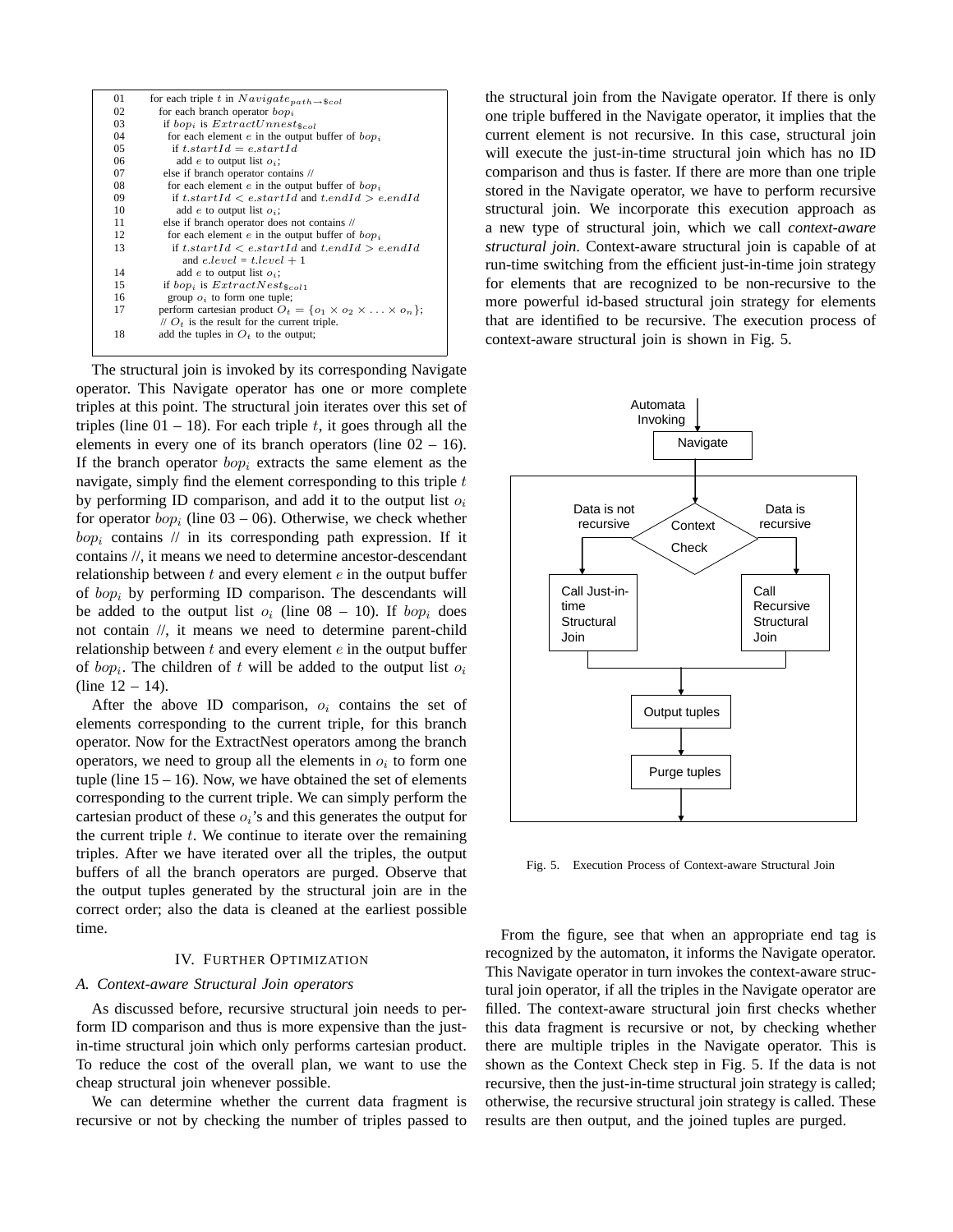#### *B. Optimizing Generated Plan based on Query*

We studied above how the context-aware structural join chooses an efficient join strategy based on the data fragments at run-time. Now, we will examine how based on the query, we can generate more efficient plans.

For every operator, we have two modes: a *recursive mode*, and a *recursion-free mode*. A recursive mode Navigate operator keeps track of the (startID, endID, level) triple for each element, whereas a recursion-free mode Navigate operator does not keep any triple information. A recursive mode Extract operator adds the (startID, endID, level) triple to every element it extracts; however, a recursion-free mode Extract operator only collects the tokens into tuples without the triple information. A recursive mode structural join is the contextaware structural join that performs ID comparison as needed; whereas a recursion-free mode structural join uses the justin-time structural join with no ID comparison. The recursive mode operators obviously require more memory, and perform more computation than the corresponding recursion-free mode operators. Therefore, we would like to use the recursion-free mode operators whenever possible.

Such plans are generated as follows. During plan generation, we check whether a structural join corresponds to a path expression with //. If so, this structural join, as well as all its descendant operators in the plan are instantiated as recursive mode operators. Consider query Q1, the plan generated for this is shown in Fig. 3, where every operator is a recursive mode operator. However, suppose the query is modified to be recursion-free as shown in Q4 below. Now, the plan generated is similar to Fig. 3, however, every operator will be a recursion-free mode operator.

| O4:                                 |  |
|-------------------------------------|--|
| for \$a in stream("persons")/person |  |
| return Sa, Sa/name                  |  |

## *C. Plans with Multiple Structural Joins*

For a given XQuery, we might come up with a plan with multiple structural joins, where a structural join operator might have other structural join operators as its descendants. If the data is recursive, then the upstream structural join operator needs to pass the ID information to its downstream structural join operator. Let us consider this with an example query Q5 as shown below.

| O5:                           |
|-------------------------------|
| for \$a in stream("s")//a     |
| return $\{$                   |
| for $$b$ in $$a/b$            |
| return $\{$                   |
| for $c$ in $b$ //c            |
| return $\{$ \$c//d, \$c//e }, |
| $b/f$ },                      |
| $a/\sqrt{g}$                  |

The plan for query Q5 is shown in Fig. 6. For plans with multiple structural joins, the upstream structural join operator  $StructuralJoin_{\text{Scol}}$  appends the (startID, endID, level) triple information of the corresponding \$col to each output tuple.



Fig. 6. Plan for Q5 with Multiple Structural Join Operators

For instance, consider *op*3 in Fig. 6. It is a context-aware structural join, which produces one tuple corresponding to each \$c, with the grouped \$c//d and \$c//e tuples. To this tuple, it also appends the (startID, endID, level) corresponding to this \$c, and passes this to  $op2$ . Similarly,  $op2$  appends the triple corresponding to \$b to each of its output tuples.

*1) Optimizing Plan Generation with Multiple Structural Joins:* During plan generation, determining whether an operator is a recursive mode operator or a recursion-free mode operator when we have multiple structural joins is done as follows. We traverse the query plan operators in a top-down manner. When we encounter a structural join operator that corresponds to a path expression with //, we instantiate this structural join operator and all its descendants as recursive mode operators. Other operators are instantiated as recursionfree mode operators.

## V. RELATED WORK

[12], [3] evaluate XQuery expressions over XML streams using a two-phase approach which separates the task of pattern retrieval from the actual task of query evaluation, such as filtering, joining or restructuring. Recursion could be handled in such an approach in the second phase, i.e., using the wellstudied algebraic query evaluation methods typically applied to (static, i.e., non-stream) XML data. However, such a twophase solution does not fit well with the requirements of stream processing applications which require continuous query evaluation and immediate data purging to preserve memory.

[5] proposes to apply an encoding scheme in order to handle recursion. However, only XPath expressions have been considered in their work. In XQuery, careful synchronization between the pattern retrieval and query execution would need to be designed in order to achieve acceptable performance for recursion handling.

[11] uses a transducer model for evaluating XQuery over streaming XML. They do not consider recursive schemas. Transducers are simply FSA, augmented with buffers where you can store data or output data to. However, FSA without stack are not sufficient for handling recursion.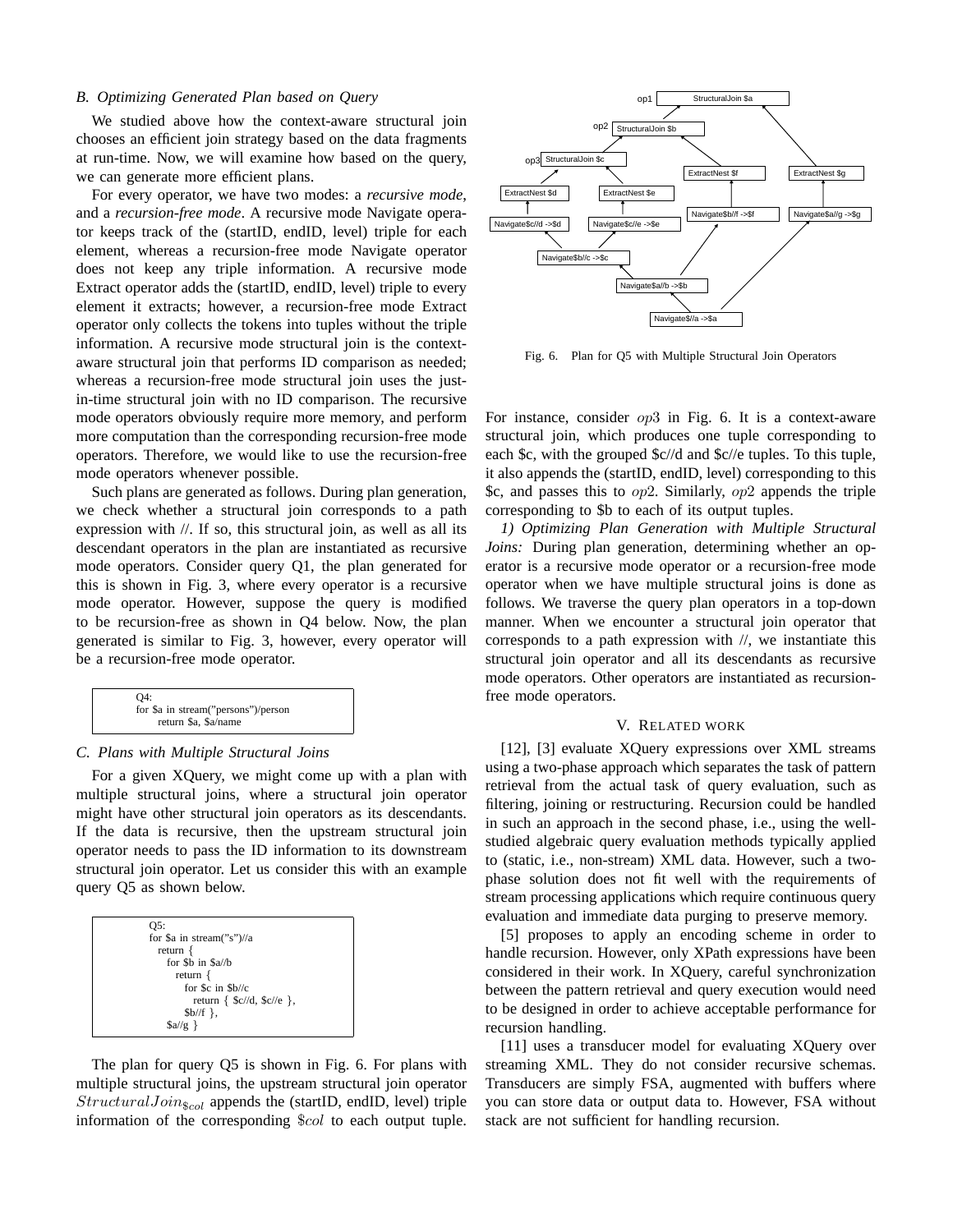YFilter [15] follows the algebraic paradigm, introducing node-label trees for on-the-fly XQuery evaluation. Their main focus is on the evaluation of multiple queries. However, the approach of YFilter is not optimal for handling streaming XML input. This is because the proposed whole-path loading approach causes storage redundancy and extra join cost. Also, the evaluation strategy for the join operator cannot guarantee that the structural join will always be executed at the first possible moment – which is a desirable property to aid us in purging the buffer immediately and avoiding output delay.

The goal of [4] is to minimize the buffer size. Again, recursion handling is not considered in their work. Their focus is on an orthogonal issue; they study when a token can be output at the earliest. The Raindrop can incorporate their techniques to generate fast output as well.

Another algorithm similar to our recursive structural join strategy is the tree-merge join algorithm in [1]. However, they do not consider the streaming scenario; therefore the performance benefits of invoking the structural join at the earliest possible time is not their focus. Another algorithm mentioned in [1] is the stack-tree join algorithm. Here, they use two lists: an ancestor list and a descendent list, and they use a stack to keep the ancestor-descendent relationship among the elements in the ancestor list. So whenever an element at the top of the stack matches a descendent candidate, they can conclude that all the elements in the stack can also match that descendent candidate. But these generated tuples can not be output immediately because they do not conform to the document order. To solve this problem, this algorithm uses two extra lists for every node in the stack: one is the selflist which is the list of result elements from the join of this node with appropriate descendent elements. The second list, the inherit-list, is a list of join results for this node obtained from the join results of its descendants among the ancestor list elements. The disadvantages of the stack-tree join algorithm is that since the inherit-list will be appended to self-list whenever an element in the stack is popped, a large storage space is needed.

### VI. EXPERIMENT RESULTS

We use ToXgene[6], an XML data generator, to generate XML documents. All the experiments are run on a 2.8GHz Pentium processor with 512MB memory. We perform three sets of experiments. The first one shows that when joins are invoked at the earliest possible time, we require less memory for query processing. The second set of experiments shows that context-aware structural join is more efficient than always using recursive structural join. The final set of experiments shows the benefit of our plan generation method, where we use recursion-free mode operators whenever possible.

## *A. Advantages of Early Invocation of Structural Join*

In this set of experiments, we study the memory usage when we invoke structural join at different times. We use query Q1, where the earliest time the structural join can be invoked is when we see the end tag for an outermost person. We measure the memory usage by counting the number of tokens we need to hold in the buffer before we invoke structural join. Once structural join is performed, the joined tuples are purged from the buffer. Fig. 7 shows the average number of tokens stored in the buffer (defined by the expression below) for five cases: zero-token delay (i.e., when structural join is invoked at the earliest possible time); one-token delay (i.e., structural join is invoked one token later than the earliest possible time); twotoken delay; three-token delay; and four-token delay. Note that four-token delay causes about 50% more tokens to be stored than the zero-token delay.

The definition of the average number of tokens stored in the buffer is given by:

Average number of tokens buffered = 
$$
\frac{\sum_{i=1}^{n} b_i}{n}
$$

Here,  $b_i$  is the number of tokens stored in the buffer after we see token  $i$ ;  $n$  is the total number of tokens we process.



Fig. 7. The memory usage for different number token delay

Fig. 7 shows only the buffer saving when structural join is invoked at the earliest possible time, i.e., zero-token delay. Actually computation is also saved as fewer ID comparisons need to be performed when there is zero-token delay.

## *B. Efficiency of Context-Aware Structural Join*

The experiments reported in this section illustrate the performance benefits of using the context-aware structural join rather than always using recursive structural join. Context-aware structural join uses just-in-time structural join strategy when it finds that this data fragment is not recursive; otherwise it uses recursive structural join strategy. For this set of experiments, we generate data sets, each of which has a size of about 30 MB, with varying percentage of recursive data from 20% to 100%. A data set with say 20% recursive data is generated as follows. We generate the recursive data portion of about 6 MB and the non-recursive data portion of about 24 MB separately using ToXgene; then we compose these two data portions into one XML file.

The query we use is query Q3. Q3 tries to find for every person element, its name descendants, and for each such name, it returns the person element, and this name element.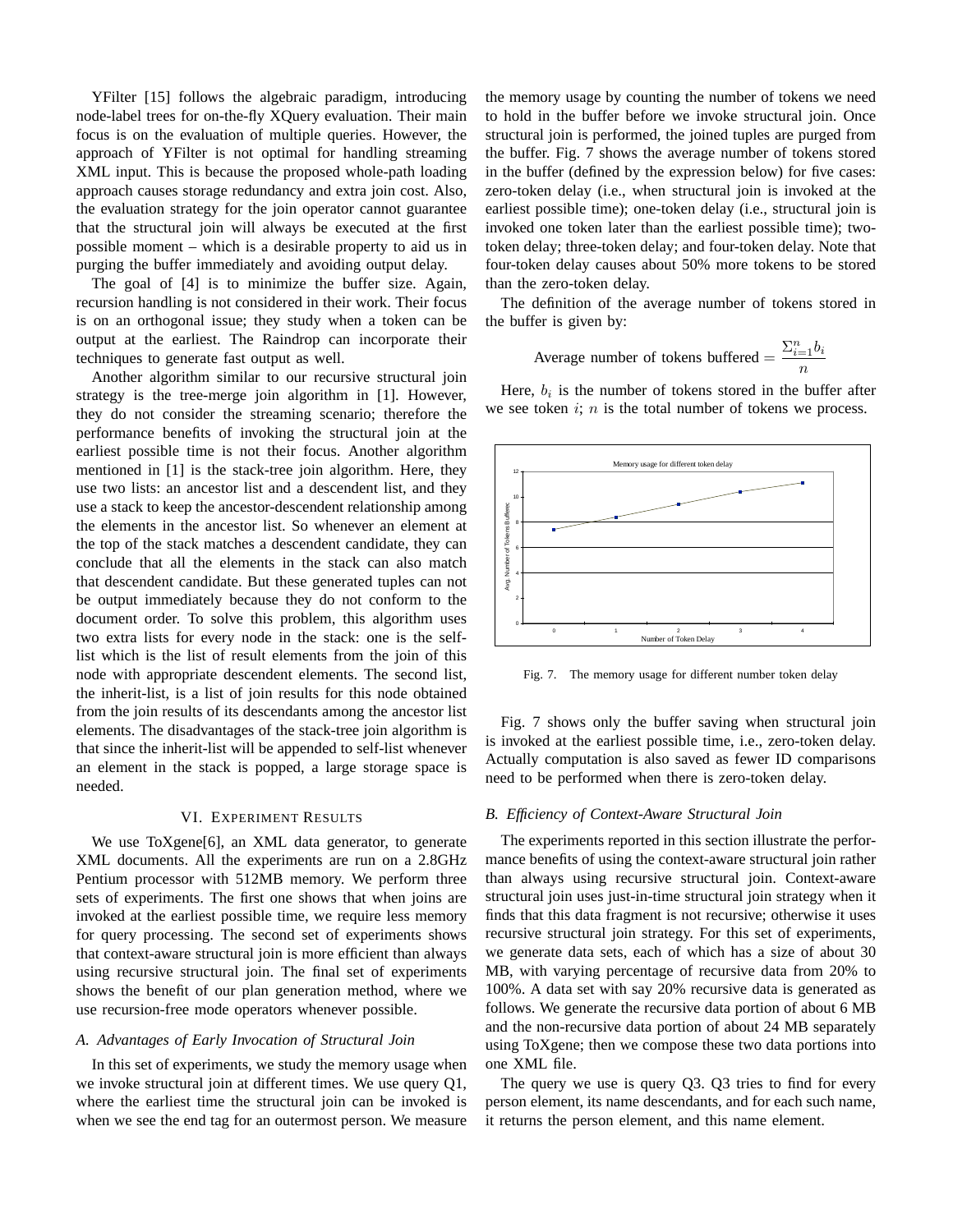

Fig. 8. Performance difference between context-aware structural join and recursive structural join with varying amount of recursive data

When 100% of the data is recursive, the context-aware structural join will always use the recursive structural join strategy, and hence has no extra benefit. Note that there is a small overhead, caused by the fact that the context-aware structural join has to check every time whether the data is recursive or not. However when the percentage of recursive data is less than 100%, there is always benefit in using contextaware structural join, as shown in Fig. 8.

#### *C. Advantage of Using Recursion-Free Mode Operators*

In this section, we study the benefits of our clever plan generation, where we analyze the query, and try to use as many recursion-free mode operators as possible. Recursionfree mode operators are more efficient than recursive mode operators even if they operate on the same data. The query we use for this set of experiments is Q6 given below.

| O6:                                       |  |
|-------------------------------------------|--|
| for \$a in stream("persons")/root/person, |  |
| \$b in \$a/name                           |  |
| return \$a, \$b                           |  |

When we analyze the query and see that the path expression corresponding to \$a has no //, we would generate a plan where all operators would be recursion-free mode; for instance, we would have a just-in-time structural join on \$a. If we had not performed this query analysis, we would have used recursive mode operators; for instance, we would have a contextaware structural join on \$a. Fig. 9 shows the execution time difference between using recursion-free mode operators, and recursive mode operators for Q6 running on non-recursive data from 6 MB (that outputs 2K tuples) to 42 MB (that outputs 14K tuples). Observe that using recursion-free mode operators saves about 20% of the total execution time.

# VII. CONCLUSION

We propose a new class of stream algebra operators for efficient recursive XQuery stream processing. In particular we propose two strategies for implementing structural joins: (a)



Fig. 9. Time comparison between recursion-free mode and recursive mode operators

the just-in-time structural join strategy efficiently processes joins when the XML substreams are non-recursive and (b) the recursive structural join strategy supports structural joins with ID-comparisons when the XML substreams are recursive. In this paper, we have proposed a context-aware structural join. This context-aware structural join uses the recursive structural join strategy when the data is recursive. When the data is not recursive, it switches to the cheaper just-in-time structural join strategy. Further, our structural join is invoked at the earliest possible time, leading to less memory usage. In addition, during our plan generation phase, we analyze the query and use the cheaper recursion-free mode operators whenever possible. Our experiments illustrate the performance gain achievable by each of the above techniques.

As part of our future work, we are currently investigating how to incorporate schema into our analysis. For instance, based on schema, we can generate plans with only operators for paths that exist and generate more recursion-free mode operators. Also the schema can be used for outputting tokens and invoking structural join earlier. In addition, we only consider forward axes in this paper. We can extend our work to incorporate backward axes in the future.

#### **REFERENCES**

- [1] S. Al-Khalifa, H. V. Jagadish, N. Koudas, J. M. Patel, D. Srivastava, and Y. Wu. Structural joins: A primitive for efficient xml query pattern matching. In *IEEE International Conference on Data Engineering (ICDE)*, page 141, Feb 2002.
- [2] B.Choi. What are Real DTDs like. In *Proceedings of WebDB*, pages 43–48, 2002.
- [3] N. Bruno, L. Gravano, N. Koudas, and D. Srivastava. Navigationvs. index-based xml multi-query processing. In *IEEE International Conference on Data Engineering (ICDE)*, pages 139–150, 2003.
- [4] C. Koch, S. Scherzinger, N. Scheweikardt and B. Stegmaier. FluxQuery: An Optimizing XQuery Processor for Streaming XML Data. In *International Conference on Very Large Data Bases (VLDB)*, pages 228– 239, 2004.